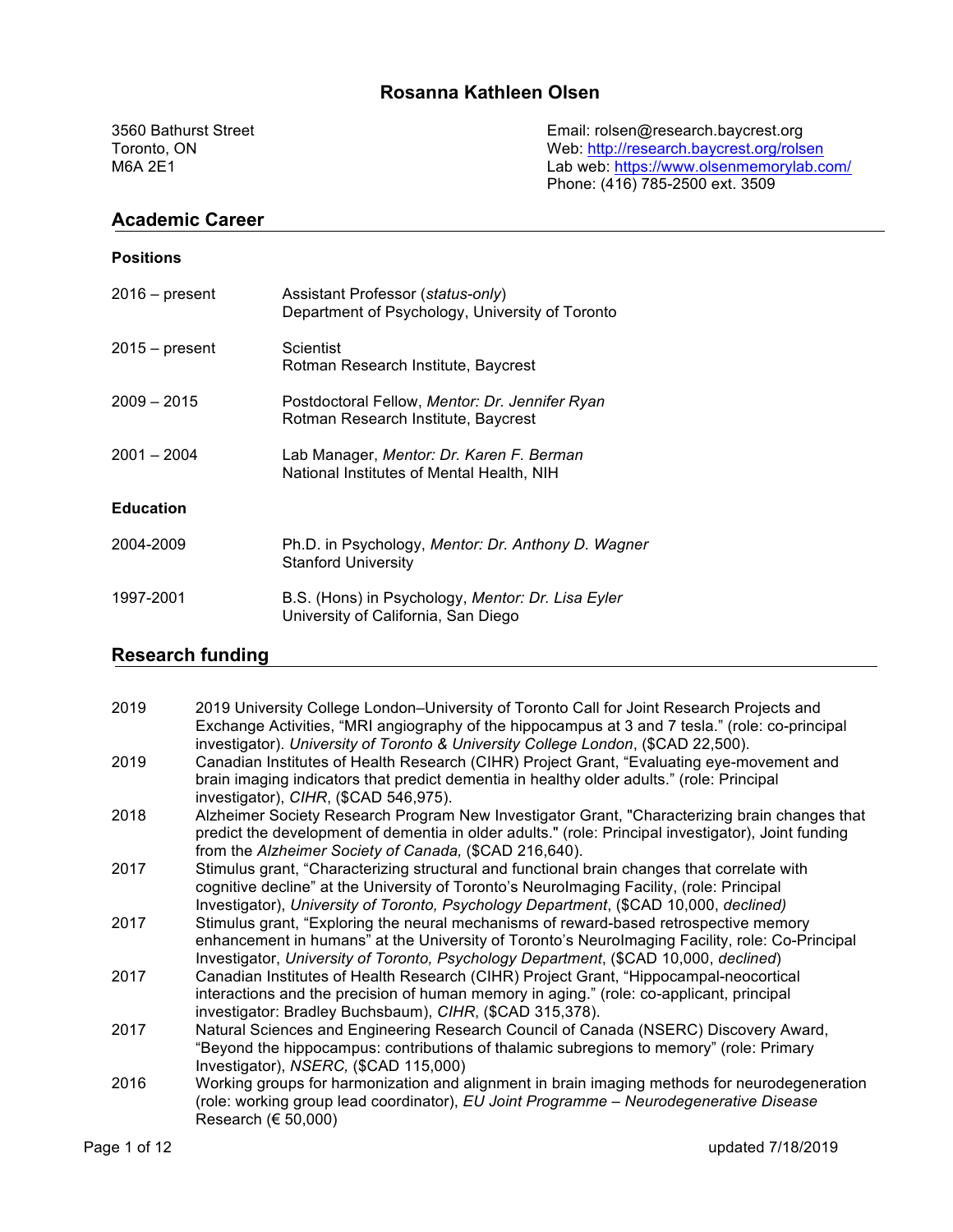- 2016 Canadian Institutes of Health Research (CIHR) Project Grant, "Individual differences in autobiographical memory: cognitive, behavioural, and neural correlates and their relationship to aging" (role: co-applicant; principal investigator: Brian Levine), *CIHR*, (\$CAD 760,680).
- 2015 Mynne & Harold Soupcoff Fellowship (\$CAD 4,248)
- 2014 Early Phase Clinical Trials 2014: Neurodegenerative Diseases of Aging (role: co-applicant; Principal Applicant: Nathan Hermann), *Weston Brain Institute*, (\$CAD 1,499,998; *declined*) 2011 Jack and Rita Catherall Travel and Research Fund, *Baycrest,* (\$CAD 750)
- 2009 Jack and Rita Catherall Travel and Research Fund, *Baycrest,* (\$CAD 500)
- 2005 Graduate Fellowship, *National Science Foundation,* (\$USD 122,500)

#### **Awards**

| 2014 | Laird Cermak Postdoctoral Travel Award, Memory Disorders Research Society, (\$CAD 500)       |
|------|----------------------------------------------------------------------------------------------|
| 2013 | Early Researcher Award, Ontario Research Coalition of Research Institutes, Centres on Health |
|      | and Aging, $(SCAD 2,200)$                                                                    |
| 2007 | Undergraduate Research Award (mentor to award recipient) Stanford University, (\$USD 4000)   |
| 2001 | Outstanding Undergraduate Research Award, University of California, San Diego                |
| 2001 | Honors Program in Psychology Distinction, University of California, San Diego                |
|      |                                                                                              |

#### **Refereed papers**

#### *Published manuscripts*

- 1. **Olsen RK**, Carr VA, Daugherty AM, La Joie R, Amaral RSC, Amunts K, Augustinack JC, Bakker A, Berron D, Boccardi M, Bocchetta M, Burggren A, Chakravarty MM, Chetalat G, de Flores R, DeKraker J, Ding S-L, Geerlings MI, Huang Y, Insausti R, Johnson EG, Kanel P, Kedo O, Kennedy KM, Keresztes A, Lee JK, Mueller SG, Mulligan EM, Ofen N, Palombo DJ, Pasquini L, Pluta J, Raz N, Rodrigue KM, Schlichting ML, Shing Y, Stark CEL, Steve TA, Suthana NA, Wang L, Werkle-Bergner M, Yushkevich PA, Wisse LEM. on behalf of the Hippocampal Subfields Group (2019). Progress update from the Hippocampal Subfields Group. *Alzheimer's & Dementia: Diagnosis, Assessment & Disease Monitoring*. 13: 439-449.
- 2. Robin J & **Olsen RK**. (2019). Scenes facilitate associative memory and integration. *Learning & Memory*. 26: 252-261.
- 3. Yeung L-K, **Olsen RK**, Hong B, Mihajlovic V, D'Angelo M, Kacollja A, Ryan JD, Barense MD. (in press) Object-in-Place Memory Predicted by Anterolateral Entorhinal Cortex and Parahippocampal Cortex Volume in Older Adults. *Journal of Cognitive Neuroscience*. 31: 711-729.
- 4. Rondina R II, **Olsen RK**, Li L, Meltzer JA, Ryan JD. (2019). Age-related changes to oscillatory dynamics during maintenance and retrieval in a relational memory task. *PlosOne*. 14: e0211851.
- 5. Robin J, Rai Y, Valli M, **Olsen RK.** (2019). Category specificity in the medial temporal lobe: a systematic review. *Hippocampus*. 29: 313-339.
- 6. Liu ZX, Shen K, **Olsen RK**, Ryan JD (2018) Age-related changes in the relationship between visual exploration and hippocampal activity. *Neuropsychologia*. 119: 81-91.
- 7. Wynn JS, **Olsen RK**, Binns MA, Buchsbaum BR, Ryan JD. (2018). Fixation reinstatement supports visuospatial memory in older adults. *Journal of Experimental Psychology: Human Perception and Performance*. 44: 1119-1127.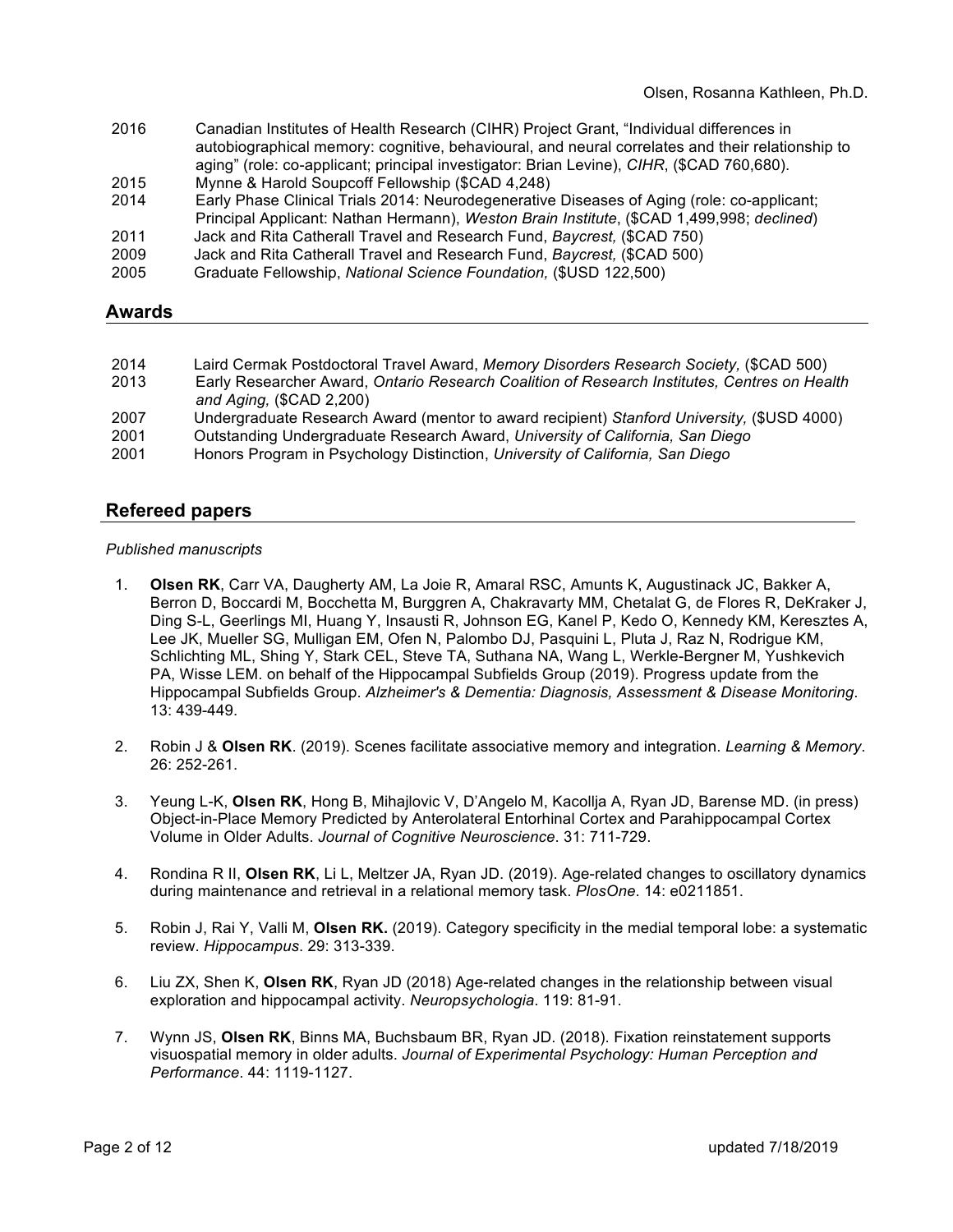- 8. Palombo DJ, Bacopulos A, Amaral RSC, **Olsen RK**, Todd RM, Anderson AK, Levine B. (2018). Episodic autobiographical memory is associated with variation in the size of hippocampal subregions. *Hippocampus*. 28: 69-75.
- 9. **Olsen RK\***, Yeung L-K\*, Noly-Gandon A, D'Angelo MC, Kacollja A, Smith VS, Ryan JD, Barense, MD. (2017). Human anterolateral entorhinal cortex volumes are associated with cognitive decline in aging prior to clinical diagnosis. *Neurobiology of Aging*. 57: 195-205. \* equal contribution
- 10. Yeung L-K, **Olsen RK,** Bild-Enkin H, D'Angelo MC, Kacollja A, McQuiggan D, Keshabyan A, Ryan, JD, Barense, MD. (2017). Anterolateral entorhinal cortex volume predicted by altered intra-item configural processing. *Journal of Neuroscience*. 37: 5527-5538.
- 11. Liu ZX, Shen K, **Olsen RK**, Ryan JD. (2017) Visual sampling predicts hippocampal activity. *The Journal of Neuroscience,* 37: 599-609.
- 12. Wisse LEM, Daugherty AM, **Olsen RK**, Berron D, Carr VA, Stark CEL, Amaral RSC, Amunts K, Augustinack JC, Bender AR, Bernstein JD, Boccardi M, Burggren A, Chakravarty MM, Chupin M, Ekstrom A, de Flores R, Insausti R, Kanel P, Kedo O, Kennedy KM, Kerchner GA, LaRocque K, Liu X, Maass A, Malykhin N, Mueller SG, Ofen N, Palombo DJ, Parekh MB, Pluta JB, Pruessner JC, Raz N, Rodrigue KM, Schoemaker D, Shafer AT, Steve TA, Suthana N, Wang L, Winterburn JL, Yassa MA, Yushkevich PA, La Joie R. (2017). A harmonized segmentation protocol for hippocampal and parahippocampal subregions: why do we need one and what are the key goals? *Hippocampus*. 27: 3-11
- 13. **Olsen RK**, Sebanayagam V, Lee Y, Moscovitch M, Grady CL, Rosenbaum R, Ryan JD. (2016). The relationship between eye movement repetition effects and recognition memory: evidence from amnesia and aging. *Cortex*. 85: 182-193.
- 14. Rabin JS, **Olsen RK**, Gilboa A, Buchsbaum BR, Rosenbaum RS. (2016) Using fMRI to understand event construction in developmental amnesia. *Neuropsychologia*. 90: 261-273.
- 15. Rondina R, **Olsen RK**, McQuiggan D, Fatima Z, Li L, Oziel E, Meltzer J, Ryan JD. (2015). Age-related changes to oscillatory dynamics in hippocampal and neocortical networks. *Neurobiology of Learning and Memory.* 134: 15-30.
- 16. **Olsen RK,** Lee Y, Kube J, Rosenbaum RS, Grady CL, Moscovitch, M, Ryan JD. (2015). The role of relational binding in item memory: evidence from face recognition in a case of developmental amnesia. *The Journal of Neuroscience.* 35: 5342-50.
- 17. **Olsen RK\***, Pangelinan, MM\*, Bogulski C, Chakravarty MM, Luk G, Grady C, Bialystock E. (2015). The effect of lifelong bilingualism on regional grey and white matter volume. *Brain Research.* 1612: 128-139. \* equal contribution
- 18. Yushkevich PA, Amaral RSC, Augustinack JC, Bender AR, Bernstein JD, Boccardi M, Bocchetta M, Burggren AC, Carr VA, Chakravarty MM, Chételat G, Daugherty AM, Davachi L, Ding S-L, Ekstrom A, Geerlings MI, Hassan A, Huang Y, Iglesias JE, La Joie R, Kerchner GA, LaRocque KF, Libby LA, Malykhin N, Mueller SG, **Olsen RK**, Palombo DJ, Parekh MB, Pluta JB, Preston AR, Pruessner JC, Ranganath C, Raz N, Schlichting ML, Schoemaker D, Singh S, Stark CEL, Suthana N, Tompary A, Turowski MM, Van Leemput K, Wagner AD, Wang L, Winterburn JL, Wisse LEM, Yassa MA, Zeineh MM. for the Hippocampal Subfields Group (HSG). Quantitative comparison of 21 protocols for labeling hippocampal subfields and parahippocampal subregions in in vivo MRI: Towards a harmonized segmentation protocol (2015) *NeuroImage.*111: 526-41.
- 19. Rosenbaum S, Gao FQ, Hunjo K, Raybaud C, **Olsen RK**, Palombo DJ, Levine B, Black S. (2014) Congenital absence of the mammillary bodies: a novel finding in a well-studied case of development amnesia. *Neuropsychologia*. 65: 82-7.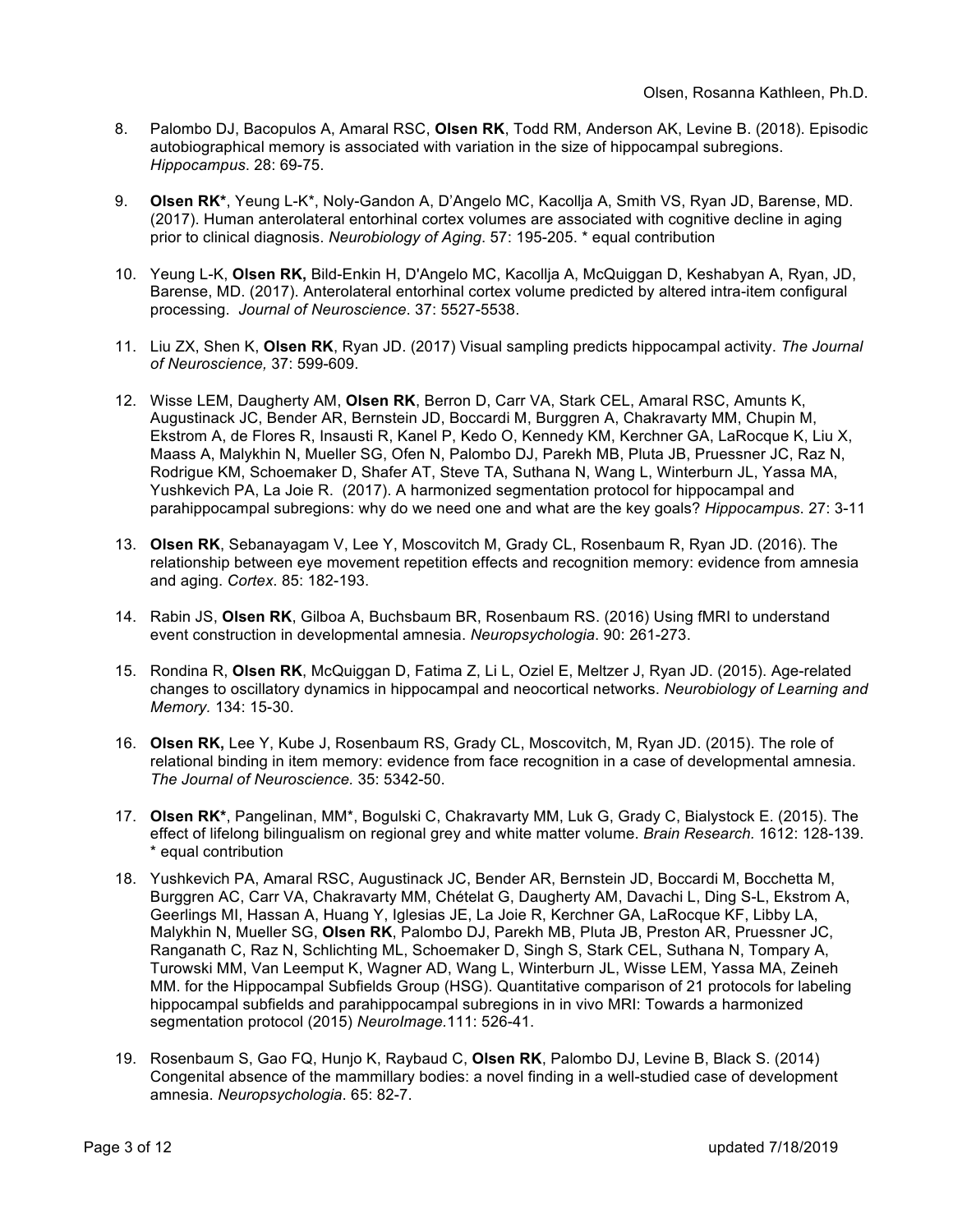- 20. **Olsen RK**, Chiew M, Buchsbaum BR, Ryan JD. (2014). The relationship between delay period eye movements and visuospatial memory. *Journal of Vision*. 14: 1-8.
- 21. **Olsen RK**, Rondina R, Riggs L, Meltzer JA, Ryan JD. (2013) Hippocampal and neocortical oscillatory contributions to visuospatial binding and comparison. *Journal of Experimental Psychology: General.*  142: 1335-45.
- 22. **Olsen RK,** Palombo DJ, Rabin JS, Levine, B, Ryan JD, Rosenbaum, RS. (2013) Volumetric analysis of medial temporal lobe subregions in developmental amnesia using high-resolution magnetic resonance imaging*. Hippocampus. 23: 855–860.*
- 23. Palombo DJ, Amaral, RC, **Olsen RK**, Müller DJ, Todd RM, Anderson AK, Levine B. (2013) KIBRA polymorphism is associated with individual differences in hippocampal subregions: Evidence from anatomical segmentation using high resolution MRI. *The Journal of Neuroscience.* 33: 13088-13093.
- 24. **Olsen RK**, Moses SN, Riggs L, Ryan JD. (2012). The hippocampus supports multiple cognitive processes through relational binding and comparison. *Frontiers in Human Neuroscience*. 146: 1-13.
- 25. Rose NS, **Olsen RK**, Craik FIM, Rosenbaum RS. (2012). Working memory and amnesia: The role of stimulus novelty. *Neuropsychologia*. 50: 11-18.
- 26. Chen, J, **Olsen, RK**, Preston, AR, Glover, GH, Wagner, AD (2011). Associative retrieval processes in the human medial temporal lobe: Hippocampal retrieval success and CA1 mismatch detection *Learning and Memory*, 18: 523-528.
- 27. **Olsen, RK**, Nichols, EA, Chen, J, Hunt, JF, Glover, GH, Gabrieli, JDE, Wagner, AD (2009). Highresolution fMRI of human medial temporal lobe reveals performance-related sustained and anticipatory activity during delayed-match-to-sample. *The Journal of Neuroscience*, 29: 11880-11890.
- 28. **Olsen, RK**, Kippenhan, JS, Japee, S, Kohn, P, Mervis, CB, Saad, ZS, Morris, CA, Meyer-Lindenberg, A, Berman, KF (2009). Retinopically defined primary visual cortex in Williams syndrome. *Brain*, 132: 635- 644.
- 29. Buchsbaum BR, **Olsen RK**, Koch P, Berman KF. (2005) Human dorsal and ventral auditory streams subserve rehearsal-based and echoic processes during verbal working memory. *Neuron*, 48: 687-697.
- 30. Kippenhan JS, **Olsen RK**, Mervis CB, Morris CA, Kohn P, Meyer-Lindenberg A, Berman KF. (2005) Genetic contributions to human gyrification: sulcal morphometry in Williams syndrome. *The Journal of Neuroscience,* 25: 7840-7846*.*
- 31. Meyer-Lindenberg AS, **Olsen RK**, Kohn PD, Brown T, Egan MF, Weinberger DR, Berman KF. (2005) Regionally specific disturbance of dorsolateral prefrontal-hippocampal functional connectivity in schizophrenia. *Archives of General Psychiatry*, 62: 379-386.
- 32. Buchsbaum BR, **Olsen RK**, Koch PF, Kohn P, Kippenhan JS, Berman KF. (2005) Reading, hearing, and the planum temporale. *Neuroimage*, 24: 444-454.
- 33. Gerton BK, Brown TT, Meyer-Lindenberg A, Kohn P, Holt JL, **Olsen RK**, Berman KF. (2004) Shared and distinct neurophysiological components of the digits forward and backward tasks as revealed by functional neuroimaging. *Neuropsychologia*, 42: 1781-1787.
- 34. Meyer-Lindenberg A, Kohn P, Mervis CB, Kippenhan JS, **Olsen RK**, Morris CA, Berman KF. (2004) Neural basis of genetically determined visuospatial construction deficit in Williams syndrome. *Neuron*, 43: 623-631.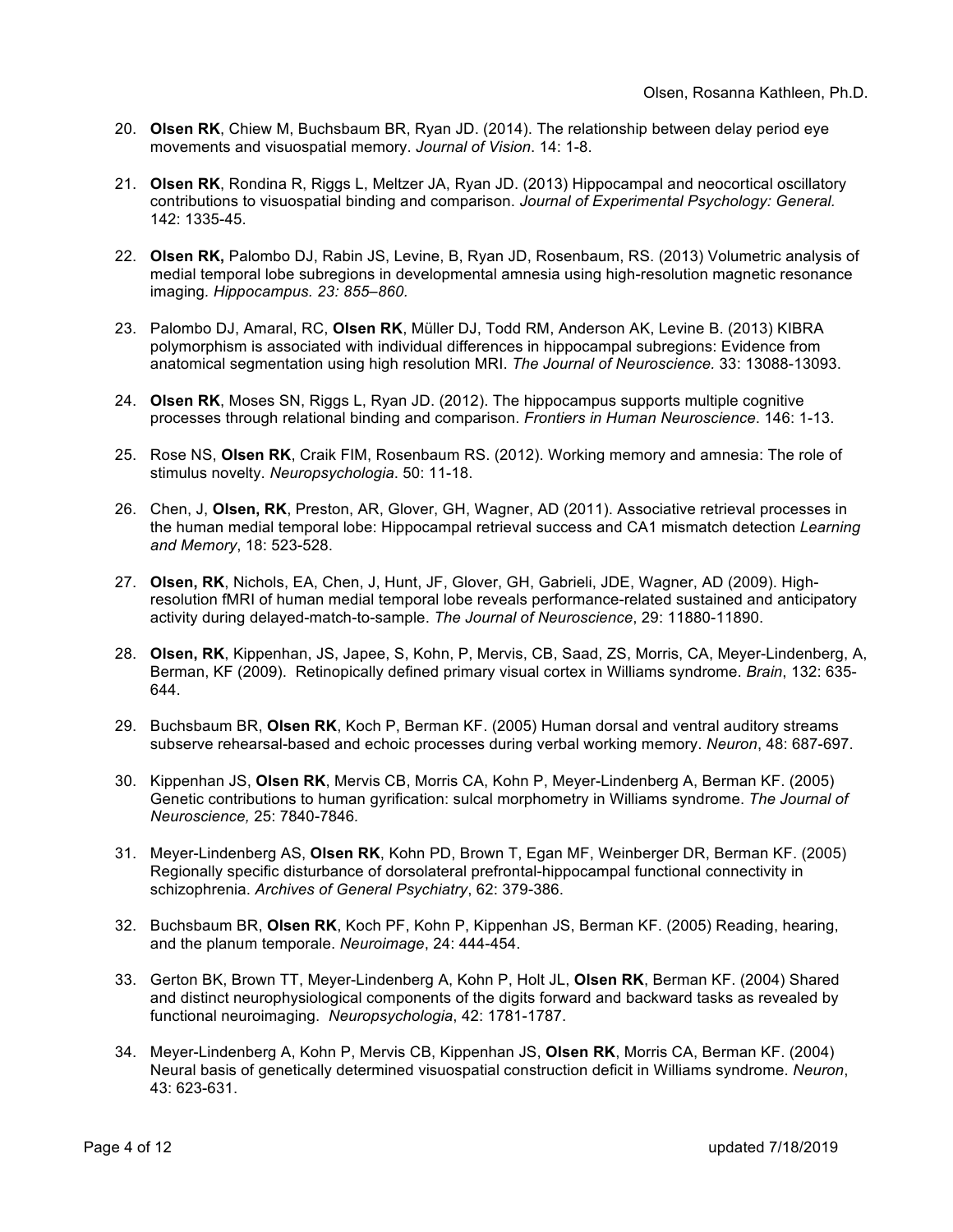- 35. Eyler LT, **Olsen RK**, Jeste DV, Brown GG. (2004) Abnormal brain response of chronic schizophrenia patients despite normal performance during a visual vigilance task. *Psychiatry Research: Neuroimaging*, 130: 245-257.
- 36. Kindermann SS, Brown GG, Zorrilla LE, **Olsen RK**, Jeste DV. (2004) Spatial working memory among middle-aged and older patients with schizophrenia and volunteers using fMRI. *Schizophrenia Research*, 68: 203-216.

#### *Manuscripts in preparation*

- 1. **Olsen RK**, Buchsbaum BR, McQuiggan D, Ryan JD. (revision requested). Differential neural contributions to viewing changes across repetitions.
- 2. Wisse L, Chetelat G, Daugherty A, de Flores R, La Joie R, Mueller SG, Shinohara RT, Stark CEL, Wang L, Yushkevich PA, **Olsen RK**\*, Carr VA\*. (revision requested). Best practices for hippocampal subfields research using structural MRI. \* equal contribution
- 3. St. Laurent M, Rosenbaum RS, **Olsen RK**, Buchsbaum BR. (submitted) Representation of viewed and recalled film clips in patterns of brain activity in a person with developmental amnesia.

### **Book chapters**

1. **Olsen RK.** (submitted). Publishing your research. In. L. Flores & J. Olcott (Eds.), *The Academic Handbook, 4th edition*.

#### **Online writing and media coverage**

- 1. **Olsen RK**. (2018). Can the healthy brain offer clues to curing Alzheimer's? Retrieved from https://theconversation.com/can-the-healthy-brain-offer-clues-to-curing-alzheimers-92732
- 2. Dementia-related brain changes observed before memory or thinking problems are noticeable. (2017). Retrieved from https://www.sciencedaily.com/releases/2017/05/170512140757.htm
- 3. "Older and younger adults surf different brain waves." (2016). Retrieved from https://www.sciencedaily.com/releases/2016/02/160208135447.htm
- 4. "You use different brainwaves as you age." (2016). Retrieved from https://www.iflscience.com/brain/olderand-younger-adults-use-different-brainwaves/

| Invited presentations |                                                                                                                                                                                                                                                   |
|-----------------------|---------------------------------------------------------------------------------------------------------------------------------------------------------------------------------------------------------------------------------------------------|
| May 2019              | Your eye (movements) are a window to your brain. Oral presentation at the Krembil<br>Neuroimaging Rounds, Toronto Western Hospital, Toronto, ON, Canada.                                                                                          |
| March 2019            | Structural imaging biomarkers of dementia: challenges and proposed solutions. Oral<br>presentation at the 2019 Rotman Research Institute conference, "Aging and Brain<br>Health: Prevention and Early Detection of Dementia. Toronto, ON, Canada. |
| June 2018             | Under what conditions does the hippocampus contribute to the eye movement<br>repetition effect? Oral presentation at the 2018 meeting of the International Society for                                                                            |
| Page 5 of 12          | updated 7/18/2019                                                                                                                                                                                                                                 |

#### **Presentations as a Guest Speaker**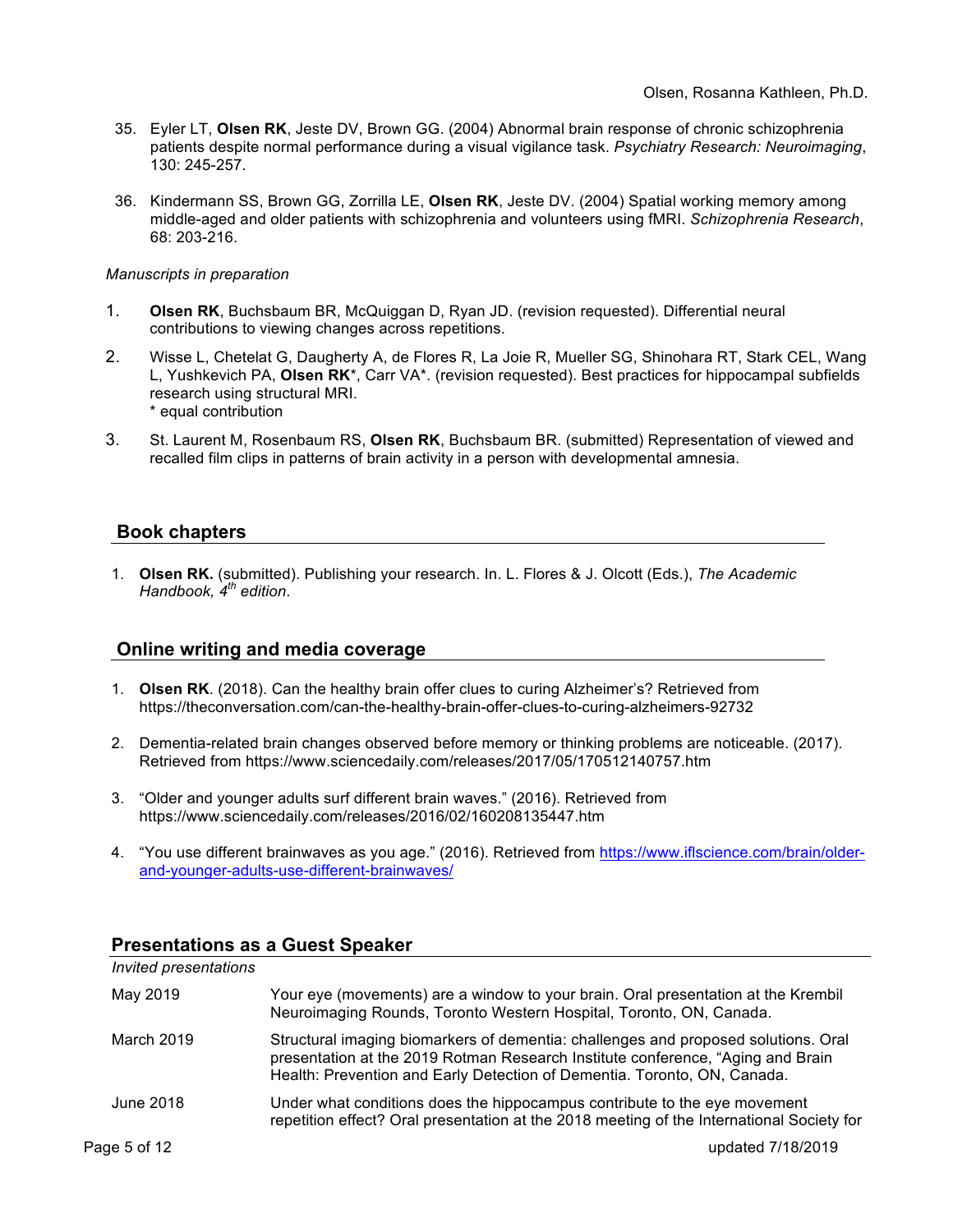|                  | Behavioural Neuroscience, Anchorage, AK, USA.                                                                                                                                                                                                                                                               |
|------------------|-------------------------------------------------------------------------------------------------------------------------------------------------------------------------------------------------------------------------------------------------------------------------------------------------------------|
| April 2018       | Non-invasive markers of early cognitive decline. Oral presentation and Symposium<br>Chair at the UC Irvine 2018 International Conference on Learning and Memory<br>(Symposium title: "New perspectives on episodic memory decline - from aging to<br>neurodegeneration"). Huntington Beach, CA, USA.        |
| April 2018       | Harmonization of hippocampal subfield segmentation. Oral presentation at the Joint<br>Programme on Neurodegenerative Disease Working Group conference. Stockholm,<br>Sweden.                                                                                                                                |
| November 2017    | Structural imaging biomarkers of neurodegeneration: challenges and proposed<br>solutions. Oral presentation at the National Institutes of Health, Bethesda, MD, USA.                                                                                                                                        |
| November 2017    | Harmonization of hippocampal subfield segmentation, Oral presentation at the<br>"BigBrain Workshop: From open data to novel applications" at the Montreal<br>Neurological Institute, QB, Canada.                                                                                                            |
| September 2017   | My journey as a female scientist. Oral presentation for the University of Toronto<br>chapter Scientista Foundation. Toronto, ON, Canada.                                                                                                                                                                    |
| March 2017       | Medial temporal lobe measurements and cognitive decline. Oral presentation at the<br>"Topological Methods in Brain Network Analysis" workshop. Banff International<br>Research Station for Mathematical Innovation and Discovery. Banff, AB, Canada.                                                        |
| November 2016    | Volume reductions in the CA1 hippocampal subfield, perirhinal and anterolateral<br>entorhinal cortices are associated with preclinical cognitive decline: implications for<br>dementia screening. Oral presentation at the 46 <sup>th</sup> annual Society for Neuroscience<br>Meeting, San Diego, CA, USA. |
| <b>July 2016</b> | How to form a research question. Oral presentation for visiting students from the<br>Peking University Medical College, Bacyrest, Toronto, ON, Canada.                                                                                                                                                      |
| April 2016       | A harmonized protocol for hippocampal subfield segmentation: Motivation, working<br>plan, and opportunities for advancement. Oral presentation at the Montreal<br>Neurological Institute, QB, Canada.                                                                                                       |
| November 2015    | Medial temporal lobe neuroanatomy and cortical segmentation. Oral presentation at<br>the MRI Users meeting, Rotman Research Institute, Baycrest, Toronto, ON, Canada.                                                                                                                                       |
| November 2015    | The representational nature of item memories. Oral presentation at the Ebbinghaus<br>Seminar Series, University of Toronto, Toronto, ON, Canada.                                                                                                                                                            |
| October 2015     | Eye movement repetition effects do not require the hippocampus or explicit<br>recognition. Oral presentation at 45 <sup>th</sup> annual Society for Neuroscience meeting,<br>Chicago, IL, USA.                                                                                                              |
| May 2015         | Eye movement repetition effects do not require the hippocampus or explicit<br>recognition. Oral presentation at the Toronto Western Research Imaging Rounds,<br>Toronto, ON, USA.                                                                                                                           |
| September 2014   | Relational binding across space and time. Oral presentation in honour of receiving the<br>Cermak travel award at the annual meeting of the Memory Disorders Research<br>Society, Austin, TX, USA.                                                                                                           |
| August 2014      | The representational nature of item memories: evidence from eye movements and<br>functional neuroimaging. Oral presentation at the Rissman Memory Laboratory at<br>University of California, Los Angeles, USA.                                                                                              |
| February 2014    | The role of the hippocampus in binding and comparison. Oral presentation at the<br>Toronto Western Research Imaging Rounds, Toronto, ON, Canada.                                                                                                                                                            |
| January 2013     | Cognitive Neuroscience of Memory. Oral presentation at OCAD University,<br>collaboration with Digital Illustration and Graphic Media students, Toronto, ON,                                                                                                                                                 |
| Page 6 of 12     | Canada.<br>updated 7/18/2019                                                                                                                                                                                                                                                                                |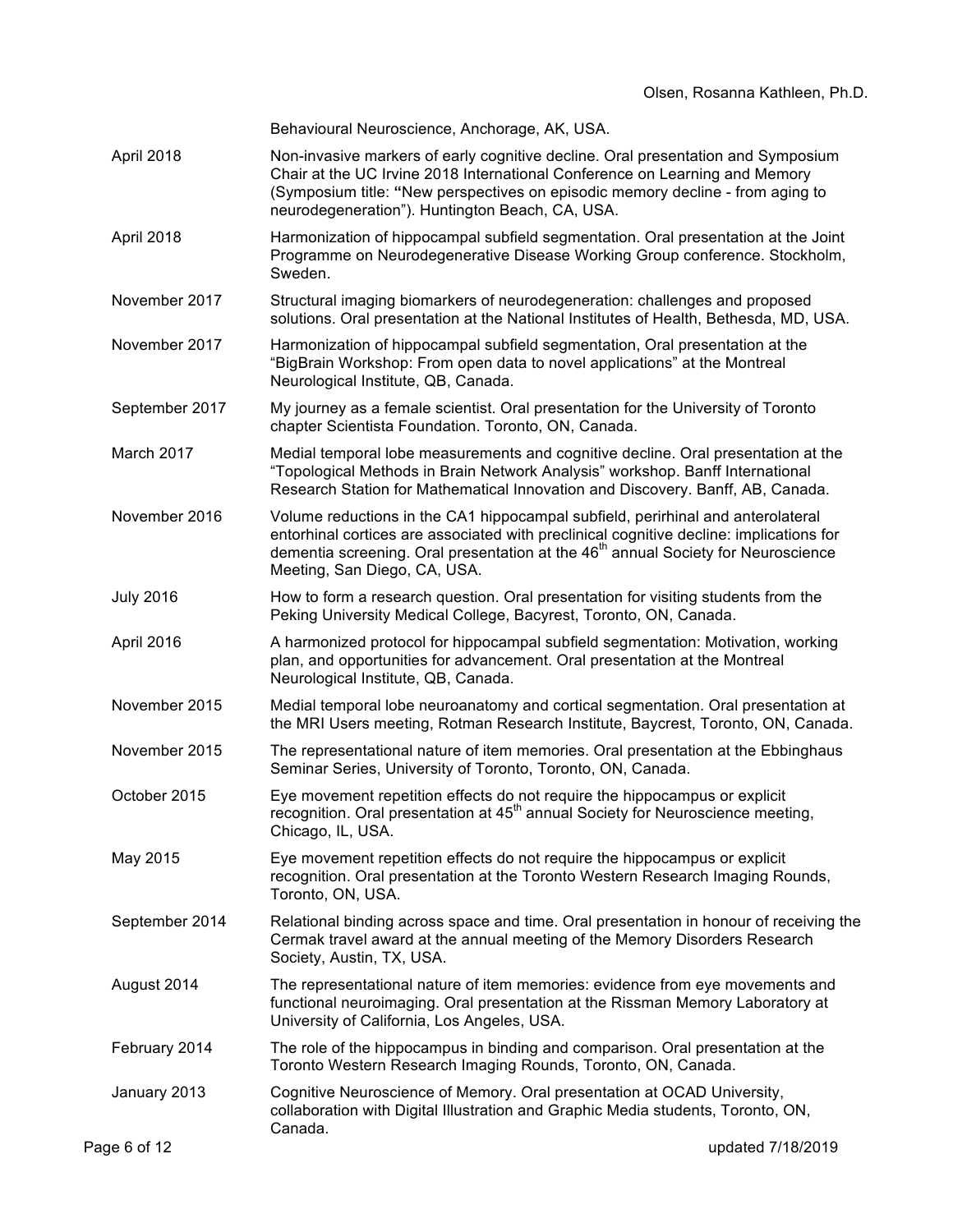- November 2012 High-resolution structural and functional imaging of the medial temporal lobe. Oral presentation at the Mabott Laboratory, Neurosciences and Mental Health Research Division, Hospital for Sick Children, Toronto, ON, Canada.
- October 2012 Recognition memory for single items is impaired in hippocampal amnesia when faces are studied from multiple viewpoints. Oral presentation at the 42<sup>nd</sup> annual Society for Neuroscience Meeting, New Orleans, LA, USA.
- September 2012 Methods for studying learning and plasticity. Guest lecture for undergraduate course, Learning and Memory, University of Toronto, Toronto, ON, Canada.
- June 2012 Eye movements and memory. Oral presentation at the Stanford Memory Laboratory, Stanford, CA, USA.
- October 2009 The influence of study-test perceptual similarity on recognition memory: a highresolution fMRI study. Oral Presentation at the 39<sup>th</sup> annual Society for Neuroscience Meeting, Chicago, IL, USA.
- November 2007 High Resolution fMRI of the medial temporal lobe during delayed-match-to-sample. Oral Presentation at the  $37<sup>th</sup>$  annual Society for Neuroscience Meeting, San Diego, CA, USA.
- September 2003 Visuoconstructive deficit in Williams syndrome: Functional neuroimaging of genetically determined cognitive dysfunction. Oral presentation at the  $7<sup>th</sup>$  Annual NIMH Scientific Retreat, Gettysburg, PA, USA.

#### *Non-invited presentations*

| June 2019      | Can older adults use covert attention to protect their memory from distraction? Oral<br>presentation at the 2019 meeting of the International Society for Behavioural<br>Neuroscience, Taormina, Italy.                                  |
|----------------|------------------------------------------------------------------------------------------------------------------------------------------------------------------------------------------------------------------------------------------|
| September 2018 | Investigating the role of thalamic nuclei during memory encoding and retrieval. Oral<br>presentation at the annual meeting of the Memory Disorders Research Society Annual<br>Meeting, Toronto, ON, Canada.                              |
| November 2017  | Update on harmonization efforts of the Hippocampal Subfield Working Group:<br>Progress on boundary definitions within the hippocampal head. Oral presentation at<br>the "Hippocampal Subfield Segmentation Summit," Washington, DC, USA. |
| September 2016 | Medial temporal lobe subregion volume reductions are associated with preclinical<br>cognitive decline. Oral presentation at the annual meeting of the Memory Disorders<br>Research Society Annual Meeting, Princeton, NJ, USA.           |
| May 2015       | Medial temporal lobe contributions to eye movement repetition effects. Oral<br>presentation at the 1 <sup>st</sup> annual Toronto Area Memory Group, Toronto, ON, Canada.                                                                |
| February 2014  | Exploring the relationship between eye movement and neural repetition effects. Oral<br>presentation at Rotman Research Rounds, Toronto, ON, Canada.                                                                                      |
| September 2013 | The role of the hippocampus in binding and comparison. Oral presentation at Rotman<br>Research Rounds. Toronto, ON, Canada.                                                                                                              |
| February 2012  | Eye movements during the maintenance of spatial information. Oral presentation at the<br>Ebbinghaus Empire seminar at the University of Toronto, Toronto, ON, Canada.                                                                    |
| January 2012   | An investigation of face repetition using simultaneous eye-tracking and fMRI. fMRI<br>Rounds at Rotman Research Institute, Toronto, ON, Canada.                                                                                          |
| March 2010     | High resolution fMRI of the medial temporal lobe during recognition memory. Oral<br>presentation at Rotman Research Rounds. Toronto, ON, Canada.                                                                                         |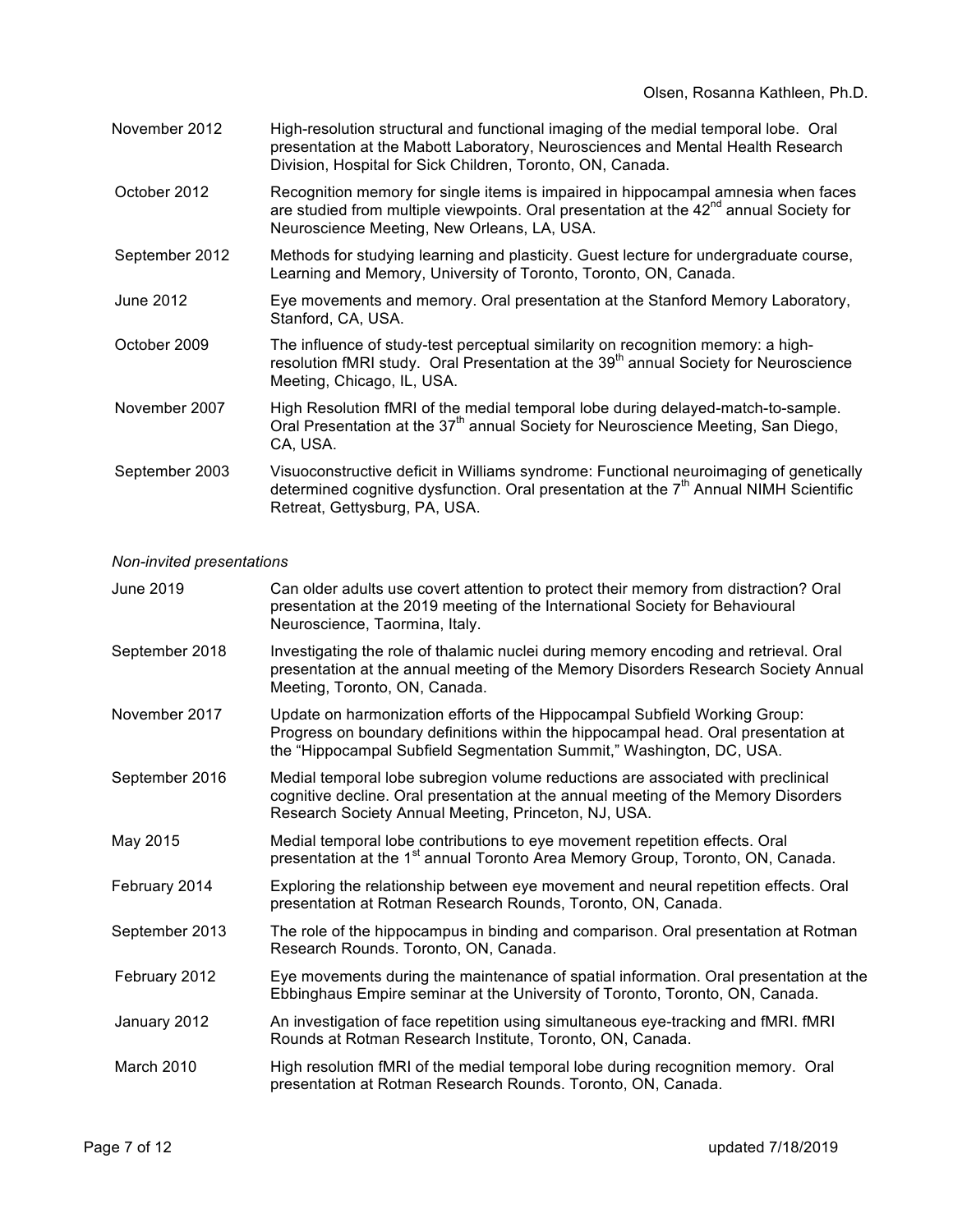| November 2008     | The influence of study-test perceptual similarity on recognition memory: behavioral and<br>neural correlates. Oral presentation at the Friday Cognitive Seminar at Stanford<br>University, Stanford, CA, USA. |
|-------------------|---------------------------------------------------------------------------------------------------------------------------------------------------------------------------------------------------------------|
| August 2007       | High Resolution fMRI of the medial temporal lobe during delayed-match-to-sample.<br>Oral presentation at the 4 <sup>th</sup> annual Bay Area Memory Meeting, Berkeley, CA, USA.                               |
| October 2007      | High Resolution fMRI of the medial temporal lobe during delayed-match-to-sample.<br>Oral presentation at the Friday Cognitive Seminar at Stanford University, Stanford, CA,<br>USA.                           |
| <b>April 2005</b> | Perceptual similarity and familiarity in recognition memory. Oral presentation at the<br>Friday Cognitive Seminar at Stanford University, Stanford, CA, USA.                                                  |

### **Published abstracts (selected)**

- 1. Gervais, N, Almey A, Duchesne A, Brown A, Baker-Sullivan E, Wong A, Gravelsins L, Reuben R, Grady C, Olsen R, Einstein G. Menopause reduces hippocampal volume and hippocampal-dependent memory in middle-aged women: preliminary findings. Program No. 515.04. 2018 Neuroscience Meeting Planner. San Diego, CA: Society for Neuroscience, 2018. Online.
- 2. Snytte J, Elshiekh A, Olsen RK, Manning L, Rajah MN. Volume of posterior hippocampus is positively related to object-location associative memory in healthy adults. Program No. 693.08. 2018 Neuroscience Meeting Planner. San Diego, CA: Society for Neuroscience, 2018. Online.
- 3. Carr V, La Joie R, Olsen R, Wisse L, Amunts K, Augustinack A, Bakker A, Bender A, Berron D, Ding S-L, Burggren A, de Flores R, Chakravarty M, Ekstrom A, Kanel P, Kedo O, Insausti R, Malykhin N, Mueller S, Ofen N, Pluta J, Palobmo D, Schoemaker D, Stark C, Steve T, Wang L, Yassa M, Yu Q, Yushkevich P Daugherty A. Preliminary results of the Hippocampal Subfields Group harmonized protocol for segmenting human hippocampal subfields on 3T MRI. Program No. 693.25. 2018 Neuroscience Meeting Planner. San Diego, CA: Society for Neuroscience, 2018. Online.
- 4. Geier KT, Olsen RK, 2018. Hippocampal-thalamic contributions to associative memory Presented at the 25<sup>th</sup> Annual Meeting of the Cognitive Neuroscience Society, Boston, MA.
- 5. Robin J, Buchsbaum BR, Olsen RK, 2018. Neural correlates of eye movements during naturalistic viewing. Presented at the 25<sup>th</sup> Annual Meeting of the Cognitive Neuroscience Society, Boston, MA.
- 6. Olsen RK, Daugherty A, La Joie R, Wisse L, Amaral R, Berron D, de Flores R, Ekstrom A, Kanel P, Malykhin N, Mueller S, Pluta J, Stark C, Steve T, Wang L, Yassa M, Yushkevich P, Carr V. 2018. A harmonized protocol for in-vivo human hipppocampal subfield segmentation: initial results of the 3 Tesla protocol. International Conference on Learning and Memory, Irvine, CA.
- 7. Robin J, Olsen RK. 2018. The role of scenes in associative memory and inference. International Conference on Learning and Memory, Irvine, CA.
- 8. Yeung L-K, Olsen RK, Bild-Enkin HEP, Hong B, Mihajlovic V, D'Angelo MC, Kacollja A, Mcquiggan D, Keshabyan A, Ryan JD, Barense MD. Anterolateral entorhinal cortex volume affects both intra-item and inter-item configural processing. Program No. 338.25. 2017 Neuroscience Meeting Planner. Washington, DC: Society for Neuroscience, 2017. Online.
- 9. Geier KT, Lung C, Olsen RK. 2017. Extra-hippocampal contributions to associative memory retrieval. 11<sup>th</sup> Annual Canadian Neuroscience Meeting. Montreal, ON.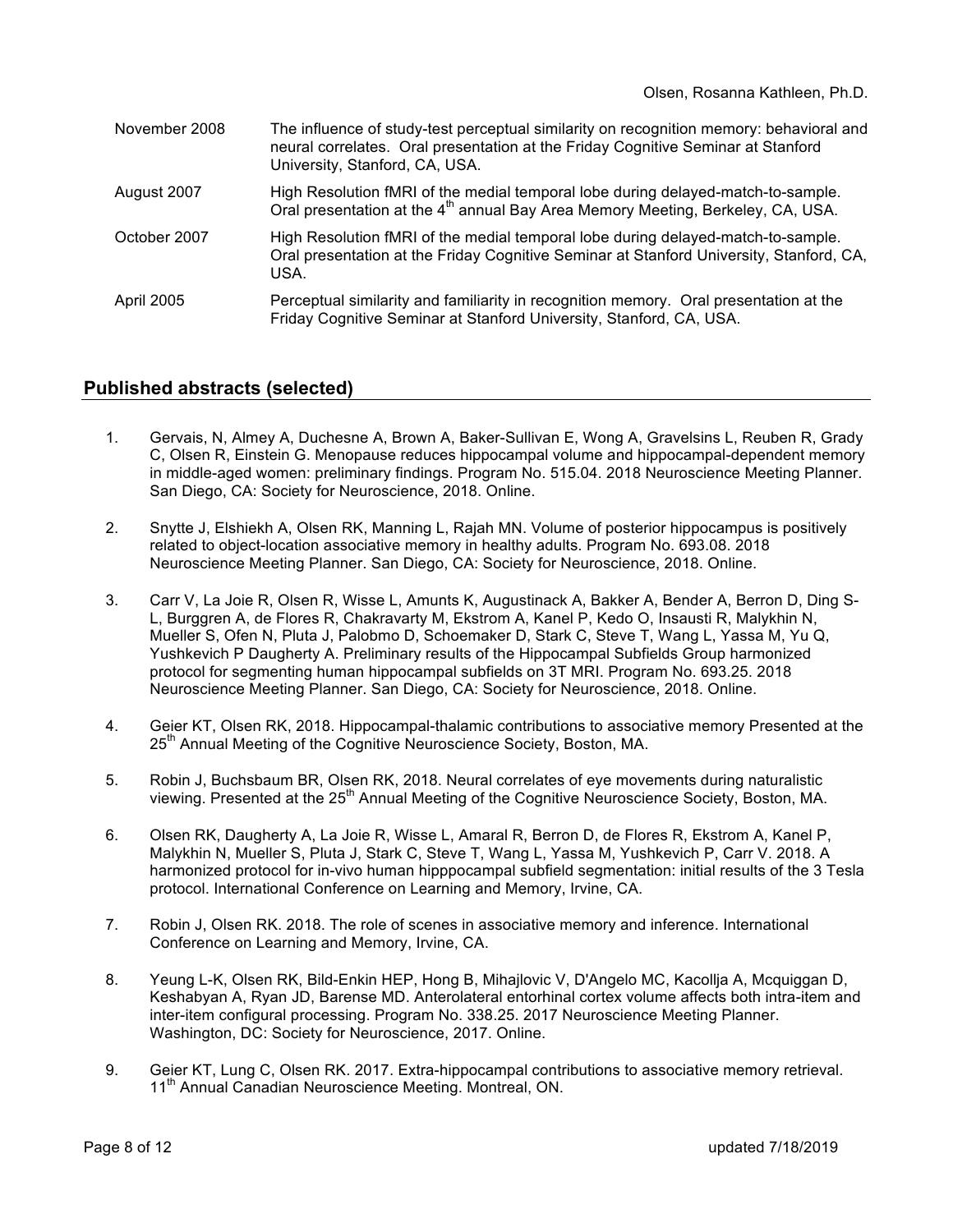- 10. Olsen RK, Yeung L-K, Noly-Gandon A, D'Angelo M, Kacollja A, Smith VS, Ryan JD, Barense MD. Volume reductions in the CA1 hippocampal subfield, perirhinal and anterolateral entorhinal cortices are associated with preclinical cognitive decline: implications for dementia screening. Program No. 017.09. 2016 Neuroscience Meeting Planner. San Diego, CA: Society for Neuroscience, 2016. Online.
- 11. Olsen RK, Sebanayagam V, Buchsbaum BR, Lee Y, Rosenbaum RS, Grady CL, Moscovitch M, Ryan JD, Eye movement repetition effects do not require the hippocampus or explicit recognition. Program No. 750.02. 2015 Neuroscience Meeting Planner. Chicago, IL: Society for Neuroscience, 2015. Online.
- 12. Olsen RK, Buchsbaum BR, McQuiggan D, Ryan JD. 2014. The relationship between neural and eye movement repetition effects. Presented at the 21<sup>st</sup> Annual Meeting of the Cognitive Neuroscience Society, Boston, MA.
- 13. Olsen RK, Palombo DJ, Levine B, Ryan JD, Rosenbaum RS. 2013. Volumetric analysis of MTL subregions in developmental amnesia using high-resolution MRI. Presented at the 20<sup>th</sup> Annual Meeting of the Cognitive Neuroscience Society, San Francisco, CA.
- 14. Olsen RK, Rosenbaum RS, Ryan JD. Recognition memory for single items is impaired in hippocampal amnesia when faces are studied from multiple viewpoints. Program No. 18.05. 2012. Neuroscience Meeting Planner. New Orleans, LA: Society for Neuroscience, 2012. Online.
- 15. Olsen RK, Lee Y, Kube J, Smith C, Grady CL, Moscovitch M, Ryan JD. 2012. An investigation of eyemovement fixation patterns to repeated and novel faces in individuals with developmental prosopagnosia. Presented at the 19<sup>th</sup> Annual Meeting of the Cognitive Neuroscience Society. Chicago, Illinois.
- 16. Olsen RK, Lee Y, Grady CL, Moscovitch M, Ryan JD. 2011. Repetition-induced changes in face viewing are not affected by changes of face viewpoint across repetitions. Presented at the 18<sup>th</sup> Annual Meeting of the Cognitive Neuroscience Society. San Francisco, CA.
- 17. Olsen RK, Wilson JK, Davidenko N, Drucker J, Wagner AD Study-test visual similarity affects recognition memory and medial temporal lobe activity. 2010. Presented at the 16<sup>th</sup> Annual Meeting of the Organization for Human Brain Mapping. Barcelona, Spain.
- 18. Olsen RK, Wilson JK, Davidenko N, Drucker J, Wagner AD. The influence of study-test perceptual similarity on recognition memory: behavioral and neural correlates of item memory strength. Program No. 870.3. 2008 Neuroscience Meeting Planner. Washington, DC: Society for Neuroscience, 2008. Online.
- 19. Olsen, RK, Nichols, EA, Chen, J, Gabrieli, JDE, Wagner, AD. High-resolution fMRI of the medial temporal lobe during delayed-match-to-sample. Program No. 773.1. 2007 Neuroscience Meeting Planner. San Diego, CA: Society for Neuroscience, 2007. Online.
- 20. Chen, J, Olsen, RK, Preston, AR, Wagner, AD. Associative retrieval and mismatch signals in the CA fields of human hippocampus. Program No. 203.8. 2007 Neuroscience Meeting Planner. San Diego, CA: Society for Neuroscience, 2007. Online.
- 21. Olsen, RK, Gonsalves, BD, Preston, AR, Curran, T, Norman, KA, Wagner, AD. 2005. The effects of perceptual similarity on item recognition and repetition suppression in the medial temporal lobe. Program No. 769.22. 2005 Neuroscience Meeting Planner. Washington, DC: Society for Neuroscience, 2005. Online.
- 22. Olsen, RK, Kippenhan, JS, Japee, S, Meyer-Lindenberg, A, Kohn, PD, Mervis, CB, Saad, Z, Morris, CA, Berman, KF. 2003. Retinotopic mapping of early visual areas in Williams syndrome. Presented at the 9th International Conference on Functional Mapping of the Human Brain. NeuroImage, Vol 19, No. 2, S1.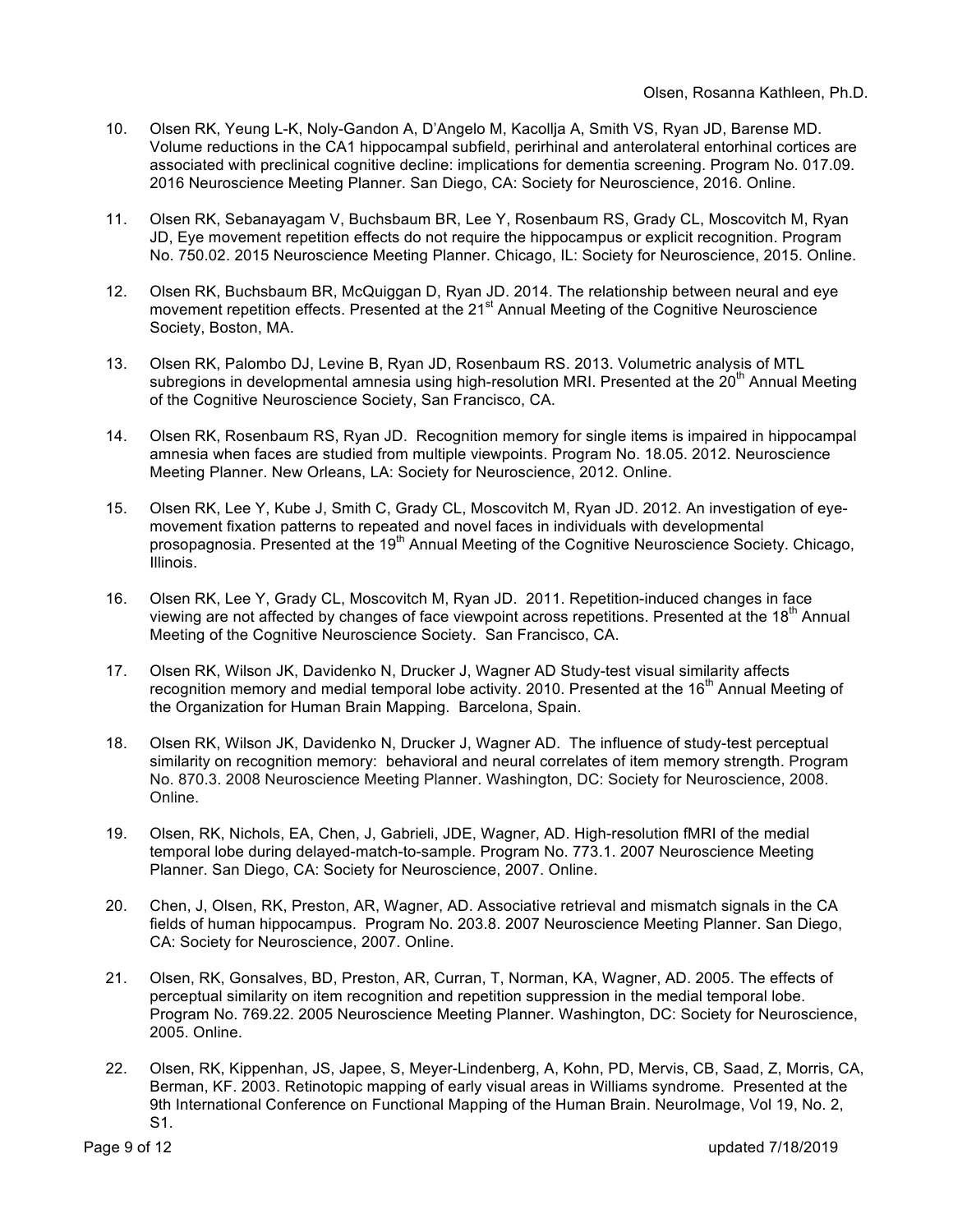- 23. Kippenhan, JS, Olsen, RK, Meyer-Lindenberg, A, Japee, S, Mervis, CB, Morris, CA, Berman, KF. 2003. Spherical registration of cortical gyral and sulcal patterns in Williams syndrome: A cautionary note. Human Brain Mapping 2003. Presented at the 9th International Conference on Functional Mapping of the Human Brain. NeuroImage, Vol 19, No. 2, S1.
- 24. Olsen, RK, Kohn, PD, Meyer-Lindenberg, A, Mervis, CB, Pani, JR, Berman, KF. 2002. Correlating BOLD response and behavioral performance during visuospatial construction. Presented at the 8th International Conference on Functional Mapping of the Human Brain, NeuroImage, Vol. 16, No. 2.
- 25. Olsen, RK, Zorrilla, LE, Kindermann, SS, Brown, GG, Jeste, DV. Dysfunctional brain response among chronic schizophrenia patients during a sustained attention task: an fMRI study. Society for Neuroscience Abstracts, Vol. 27, Program No. 110.16, 2001.

### **Teaching Experience**

| <b>Fall 2017</b> | Instructed a 2-day workshop "Manual Segmentation of the Medial Temporal Lobe",<br>Rotman Research Institute, Baycrest<br>Explained neuroanatomical landmarks and definitions used to delineate subregions of<br>the medial temporal lobe |
|------------------|------------------------------------------------------------------------------------------------------------------------------------------------------------------------------------------------------------------------------------------|
| Summer 2006      | Co-instructed summer course: "Introduction to Cognitive Neuroscience", Stanford<br>University<br>Partnered in planning and development of course outline; gave four lectures;<br>developed exam questions; managed grades                |
| <b>Fall 2006</b> | Teaching assistant for "Introduction to Perception", Stanford University<br>Gave two guest lectures; developed exam questions; managed grades; organized field<br>trip to "Exploratorium" in San Francisco, CA                           |
| Winter 2006      | Head teaching assistant for "Introduction to Statistical Methods: Precalculus", Stanford<br>University                                                                                                                                   |
| <b>Fall 2007</b> | Supervised 8 teaching assistants; organized grading for over 300 students; provided<br>exam accommodations for students with disabilities; tutored struggling students;<br>coordinated makeup exams                                      |
| Spring 2007      | Teaching assistant for "Introduction to Learning and Memory", Stanford University<br>Gave two guest lectures; developed exam questions; managed grades                                                                                   |

#### **Academic Training and Mentoring**

| $2006 - 2008$ | Co-supervised two undergraduate students enrolled at Stanford University.<br>One student is a co-author on a published manuscript and is currently enrolled in an<br>M.D.-Ph.D. program at University of Wisconsin, Madison. Another student is a co-<br>author on a manuscript currently in preparation and has recently completed his Ph.D. at<br><b>Emory University</b>                                                      |
|---------------|----------------------------------------------------------------------------------------------------------------------------------------------------------------------------------------------------------------------------------------------------------------------------------------------------------------------------------------------------------------------------------------------------------------------------------|
| 2009 - 2015   | Co-supervised two undergraduate students enrolled at York University, six<br>undergraduates enrolled at University of Toronto, and one visiting student enrolled at<br>the Technische Universität Dresden, Germany, and four graduate students at the<br>University of Toronto. Among these students, five are currently enrolled in graduate<br>school programs at McGill University, Dalla Lana School of Public Health, Johns |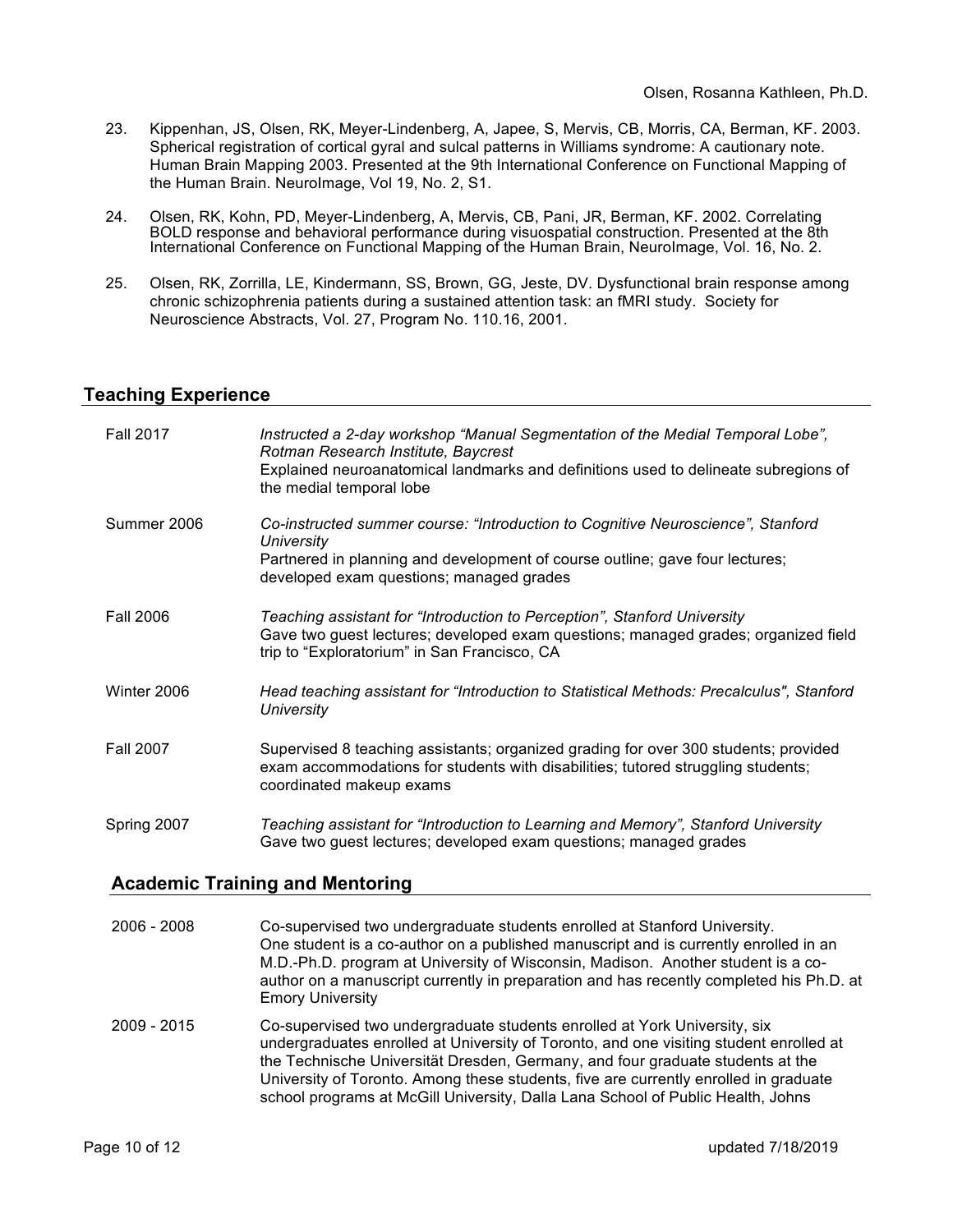Hopkins Bloomberg School of Public Health, York University, Vanderbilt University, and the Max Planck Institute for Human Cognitive and Brain Sciences in Leipzig, Germany

2015 - current Supervised 13 research assistants and six summer students. Three former research assistants are now enrolled in graduate school and one is enrolled in medical school at the University of Toronto.

#### **Academic Service and Outreach**

| 2011 - 2012    | Organizer of the Rotman Research Rounds for the 2011-2012 academic year                                                                                                                       |
|----------------|-----------------------------------------------------------------------------------------------------------------------------------------------------------------------------------------------|
| 2011           | Organizer of a medial temporal lobe neuroanatomy workshop for the Toronto research<br>community                                                                                               |
| 2013           | Organizer of a research trainee workshop titled, "High-quality figures for effectively<br>communicating neuroimaging results"                                                                 |
| 2013 - present | Co-leader of an international initiative to form a harmonized high-resolution<br>segmentation protocol for the human medial temporal lobe<br>(http://www.hippocampalsubfields.com/)           |
| 2014           | Participant in scientific outreach at the University of Toronto's Annual Science<br>Rendezvous                                                                                                |
| 2016 - present | Member of the Gender and Diversity Task Force for the Organization for Human Brain<br>Mapping, helped establish the Gender and Diversity Standards statement                                  |
| 2016-2017      | Organizer of the 2017 Annual Rotman Research Institute conference, "Neural Dynamics<br>and Brain Health"                                                                                      |
| 2016 - present | Mentored for The Scientista Foundation                                                                                                                                                        |
| 2018           | Mentored high school students at William Lyon Mackenzie Collegiate Institute in<br>preparation for Exploravision, an international scientific innovation competition.                         |
| 2018           | Judge of the final research presentations at the NeuroBRITE 1.0 conference.<br>NeuroBRITE is an NSERC-funded STEM outreach initiative for high school students<br>and their science teachers. |
| 2018 – present | Scientific Officer in the Centre for Aging and Brain Health Innovation                                                                                                                        |

### **Academic Memberships**

| 2001-present | Society for Neuroscience                                             |
|--------------|----------------------------------------------------------------------|
| 2002-present | Organization for Human Brain Mapping                                 |
| 2005-present | <b>Cognitive Neuroscience Society</b>                                |
| 2016-present | Memory Disorders Research Society (invitation only)                  |
| 2018-present | International Society for Behavioural Neuroscience (invitation only) |